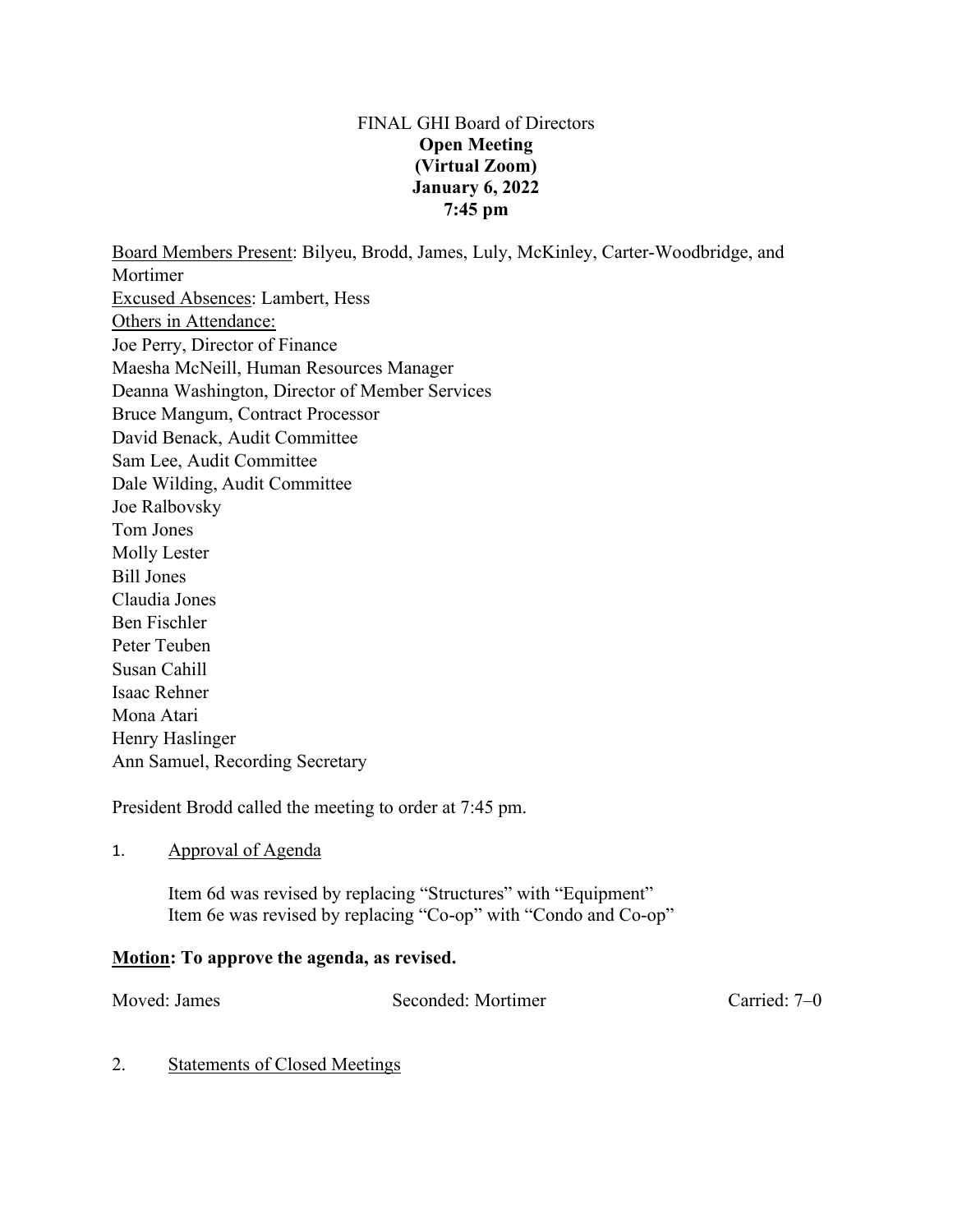# 2a. Statement of Closed Meeting Held on December 16, 2021

GHI's Board of Directors held a closed meeting at 7:00 PM on December 16, 2021, via internet audio/video conference to discuss the following matters, as specified in the noted sub-paragraph of the Maryland Cooperative Housing Corporation Act  $\delta$  5-6B-19 (e) (1):

|    | Approve Minutes of the Closed Meeting held on November 4, 2021         | (vii) |
|----|------------------------------------------------------------------------|-------|
| 2. | Approve Minutes of the Closed Meeting held on November 18, 2021        | (vii) |
| 3. | Approve Minutes of the Informal Complaint Hearing Held on November 22, | (vii) |
|    | 2021                                                                   |       |
| 4. | Consider Approval of the following Contracts:                          | (V1)  |
|    | Contract for 2022 Property and Business Owner's Insurance<br>$\bullet$ |       |
|    | Coverage – $1st$ and only reading                                      |       |
|    | Contract for Repairs to a GHI Unit $-1st$ reading                      |       |
|    | <b>Member Financial Matters</b>                                        |       |

During the meeting, the Board of Directors approved for first and only reading (due to the emergency that a contract must be renewed by January 1, 2022), the expenditure of \$802,105 with an extra 1% to cover any unforeseen contingencies, for a total not exceeding \$810,216 to renew GHI's Property and Business Owners' Insurance Policy for 2022 through USI Insurance Services.

The motion to hold the closed meeting was approved during the open meeting of November 18, 2021, by Directors Bilyeu, Brodd, Hess, James, Lambert, Luly, and McKinley.

## 2b. Statement of Closed Meeting Held on January 6, 2022

GHI's Board of Directors held a closed meeting at 7:00 PM on January 6, 2022, via internet audio/video conference to discuss the following matters, as specified in the noted sub-paragraph of the Maryland Cooperative Housing Corporation Act § 5-6B-19 (e) (1):

|    | Approve Minutes of the Closed Meeting held on December 2, 2021             | ( V11 ) |
|----|----------------------------------------------------------------------------|---------|
| 2. | Consider Approval of the following Contract:                               |         |
|    | Contract for Repairs to a GHI Unit $-2nd$ reading<br>$\bullet$             |         |
|    | Contract for Repairs to a GHI Unit - 1st reading<br>$\bullet$              |         |
|    | 2022-2023 Contract for Yardi Property Management System - 1st<br>$\bullet$ |         |
|    | reading                                                                    |         |
|    | <b>Member Financial Matters</b>                                            | (viii)  |
| 4. | <b>Member Complaint Matters</b>                                            | (iv)    |
|    | Consultation with Legal Counsel on a Legal Matter                          | (iv)    |

During the meeting, the Board of Directors approved for second and final reading a contract with WJS Painting Inc. to repair a unit that a member assigned to GHI, at the contractor's bid of \$10,500 plus 10% for contingencies, for a total not to exceed \$11,550.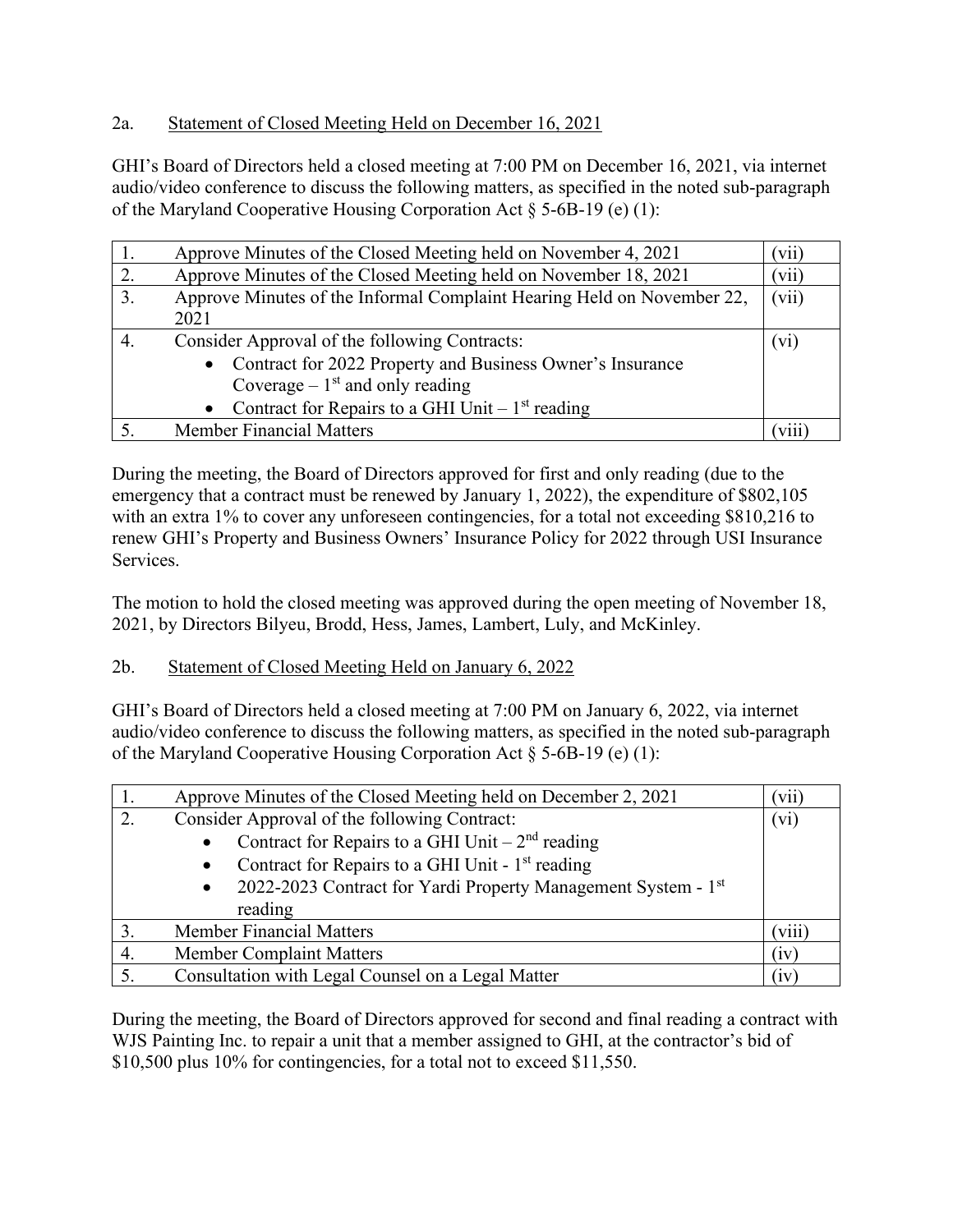The motion to hold the closed meeting was approved during the open meeting of December 16, 2021, by Directors Bilyeu, Brodd, Carter-Woodbridge, Hess, James, Lambert, Luly, McKinley, and Mortimer.

## 3. Visitors and Members (Comment Period)

Claudia Jones, advised she would like to make a comment about the minutes from December 2, 2021 and inquired the best time to make those comments. President Brodd advised Ms. Jones to raise her comments under Item 6a.

## 4. Approval of Membership Applications

**Motion: I move that the Board of Directors approve the following persons into the cooperative and membership be afforded them at the time of settlement:**

- **David S. Hoke and Joseph Hoke, Joint Tenants, 10-N Laurel Hill Road;**
- **Lori D. Farrar, Sole Owner, 14-G Laurel Hill Road;**
- **Joseph R. Mills, Sole Owner, 21-N Ridge Road;**
- **Thomas C. Doggett, Sole Owner, 43-E Ridge Road;**
- **David B. Beyth and Irene J. Beyth, Tenants by the Entirety, 3 Woodland Way.**

Moved: James Seconded: Carter-Woodbridge Carried: 7-0

**Motion: I move that the Board of Directors approve the following Mutual Ownership Contract changes:**

- **John F. Downs, Jr., Trustee and Dolores M. Downs, Trustee. Trust dated 20 February 1996, 4-D Crescent Road is changed to Dolores M. Downs, Sole Owner;**
- **Jennifer E. Lee and Sarah E. O'Brien, Tenants by the Entirety, 12-B Ridge Road, is changed to Jennifer E. Lee, Sole Owner.**
- **Alexander G. Caruso and Amy B. Caruso, Tenants by the Entirety, 17-C Ridge Road, is changed to Alexander G. Caruso, Sole Owner;**
- **David A. Patton, Sole Owner, 73-R Ridge Road, is changed to Naomi E. Patton, Sole Owner.**

Moved: James Seconded: McKinley Carried: 7-0

5. Committee Reports

Director McKinley updated the Board on the report from the Storm Water Management Subcommittee. She also mentioned a work session scheduled for January 28, 2022.

Director McKinley updated the Board on the Buildings Committee continuing work on the pipe replacement project as well as hosting an educational webinar on the PG County Rain Check Rebate program.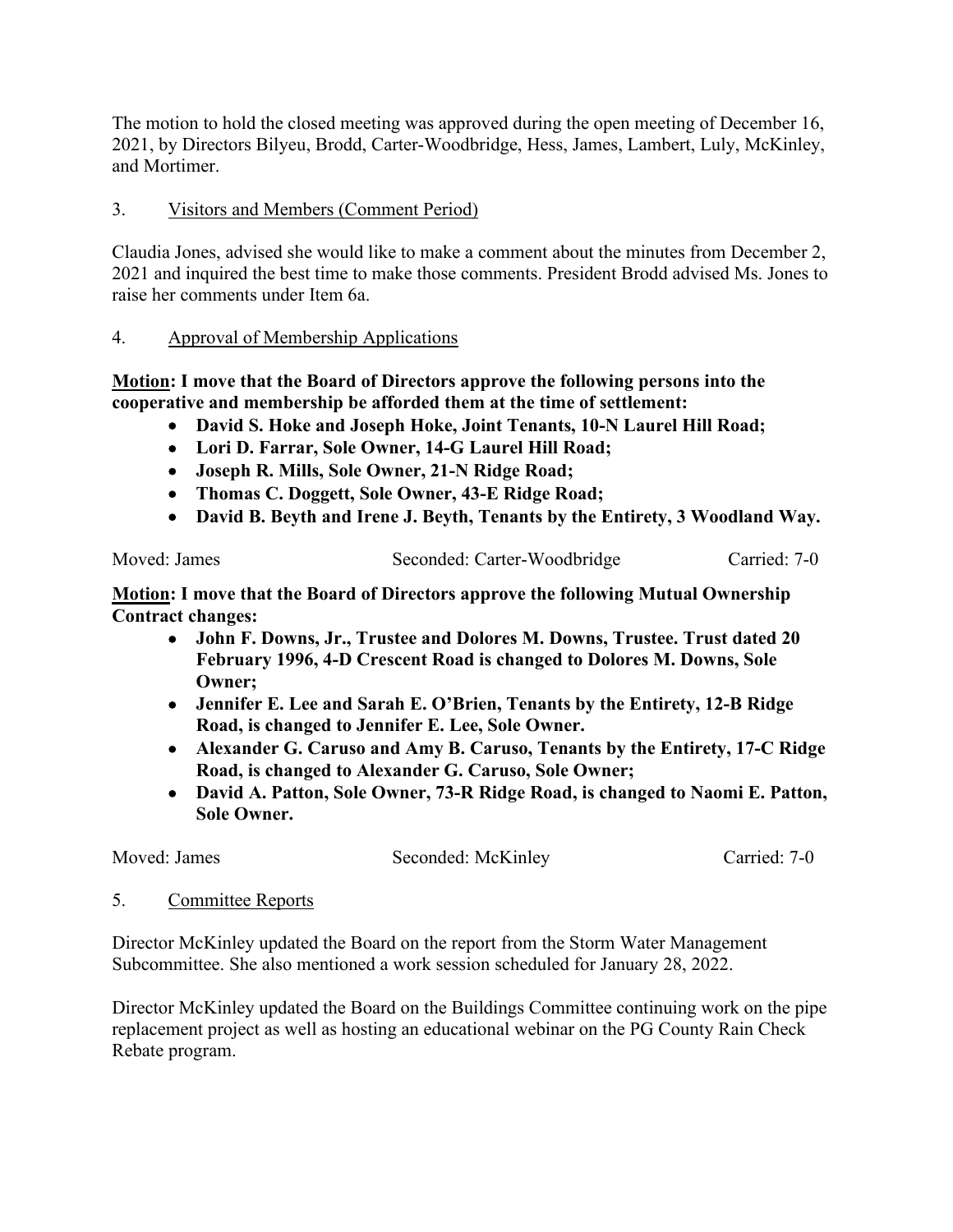President Brodd advised members that the Chairperson for the Member Outreach Committee had to resign, so that committee will be on hiatus while they seek a replacement to fill that vacancy.

## 6. For Action or Discussion

# 6a. Approve Minutes of the Open Meeting Held on December 2, 2021 – (Attachment #3)

## **Motion: I move that the Board of Directors approve the minutes of the Open Meeting that was held on December 2, 2021, as revised.**

Moved: James Seconded: McKinley (Substitute motion was made)

A revision request had been made by Claudia Jones expressing concerns that her comments from the December 2, 2021 meeting were not included in the minutes. However, before the motion was passed, clarification was provided to Ms. Jones and to the BoD indicating that her comments were part of the December 16, 2021 Open Meeting.

## **Substitute Motion: I move that the Board of Directors approve the minutes of the Open Meeting that was held on December 2, 2021, as presented.**

| Moved: James | Seconded: Luly | Carried: 7-0 |
|--------------|----------------|--------------|
|              |                |              |

# 6b. Request by the Member of 7-E Laurel Hill Road to Acquire the Membership Interest in 7-D Laurel Hill Road When it is Sold

Isaac Rehner is the sole owner of the membership interest in the one-bedroom unit at 7-E Laurel Hill Road. He would like to become the sole owner of the membership interest in the onebedroom unit at 7-D Laurel Hill Road, when the unit is sold. Isaac stated that his family is expecting a child and they need more space. He has no plans to structurally alter either 7-D or 7- E Laurel Hill.

Claudia Jones, the member of 7-D Laurel Hill Road has stated that she is willing to sell the unit to Rehner.

Staff is unaware of any situation whereby a member is the sole owner of two units, except for temporary situations where a member purchases a second GHI unit but continues to own the first unit until it is sold shortly thereafter.

Isaac Rehner and Claudia Jones attended the meeting for the purpose of answering questions.

This item is on the agenda for discussion and action, but the Board determined they were not ready to take action at this time.

6c. Proposal for Signage at Bird Hostel and Habitat in Parcel U of GHI's Woodlands – (Attachment #4)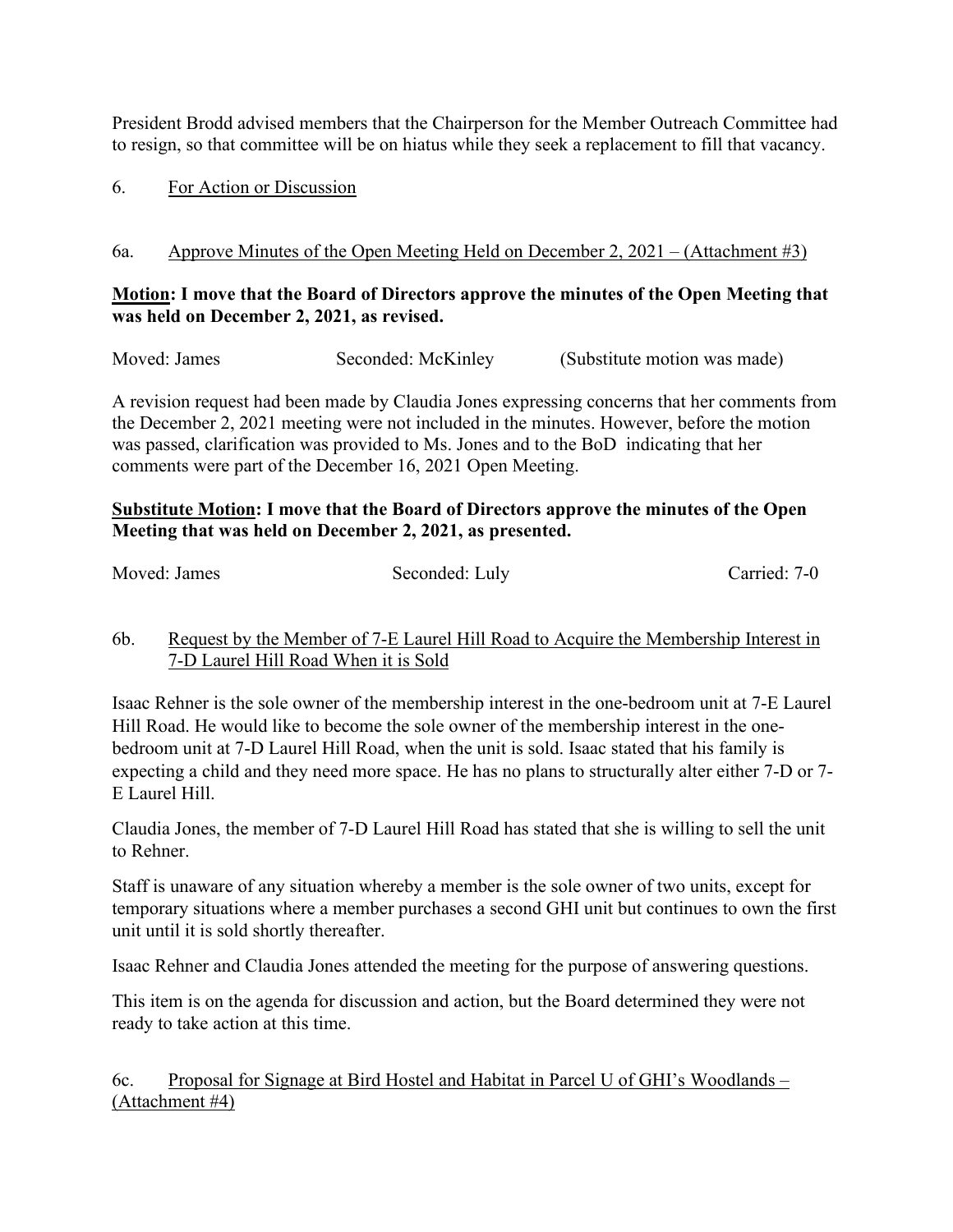In July 2021, the GHI Board of Directors approved a proposal to designate the Parcel U woodlands as a Bird Hostel & Habitat, while remaining undeveloped in perpetuity. Having approved that proposal, the Board suggested that the Woodlands Committee submit a second one, regarding signage. This proposal (Attachment #4) describes the Woodland Committee's plans for signs to be installed at the borders of the Bird Hostel and Habitat, and alternatives to "no dumping" signs, to discourage disposal of yard waste that can form a barrier and prevent many species of birds from being able to scrape the soil to obtain their food.

This item is on the agenda for discussion and action.

**Motion: I move that the Board of Directors approve the Woodlands Committee recommendations as presented in their proposal regarding the placement of signs within the Bird Hostel and Habitat in Parcel U of GHI's Woodlands and alternatives to placement of 'no dumping' signs. Further, I move that the Board of Directors authorize the Woodlands Committee to implement the recommendations.** 

| Moved: Luly         | Seconded: Carter-Woodbridge | Carried 6-0-1 |
|---------------------|-----------------------------|---------------|
| Abstained: McKinley |                             |               |

### 6d. Proposed Rules for Pools and Outdoor Recreation Equipment – (Attachments #5a-5c)

On April 1, 2021, the Board established a task force to recommend changes in policies and procedures to mitigate GHI's liability associated with certain types of outdoor structures that members wish to install. The task force's report contained the following recommendations:

Changes in Member-Handbook Regulation/ Member Requirements

- 1. Requirement of appropriate liability coverage, with types and examples that would comply, included in materials and responses to member inquiries.
- 2. A signed hold-harmless agreement (attached to other provisional paperwork explaining requirements).
- 3. Some method of concurrence or acceptance, that member structures must have the ability to be 'closed' to prevent them from being an 'attractive nuisance.'
- 4. Reexamination/ reiteration of current 'seasonality' of certain outdoor structures.

On December 2, 2021, the Board reviewed the task force's report and member comments about the report and requested that legal counsel draft revised rules based on the recommendations regarding the permitting and monitoring of outdoor structures that are an "attractive nuisance".

Attorney Joe Douglass is proposing that the current Member Handbook rule XIII. SWIMMING POOLS AND ORNAMENTAL PONDS (Attachment #5a) be replaced with XIII. POOLS AND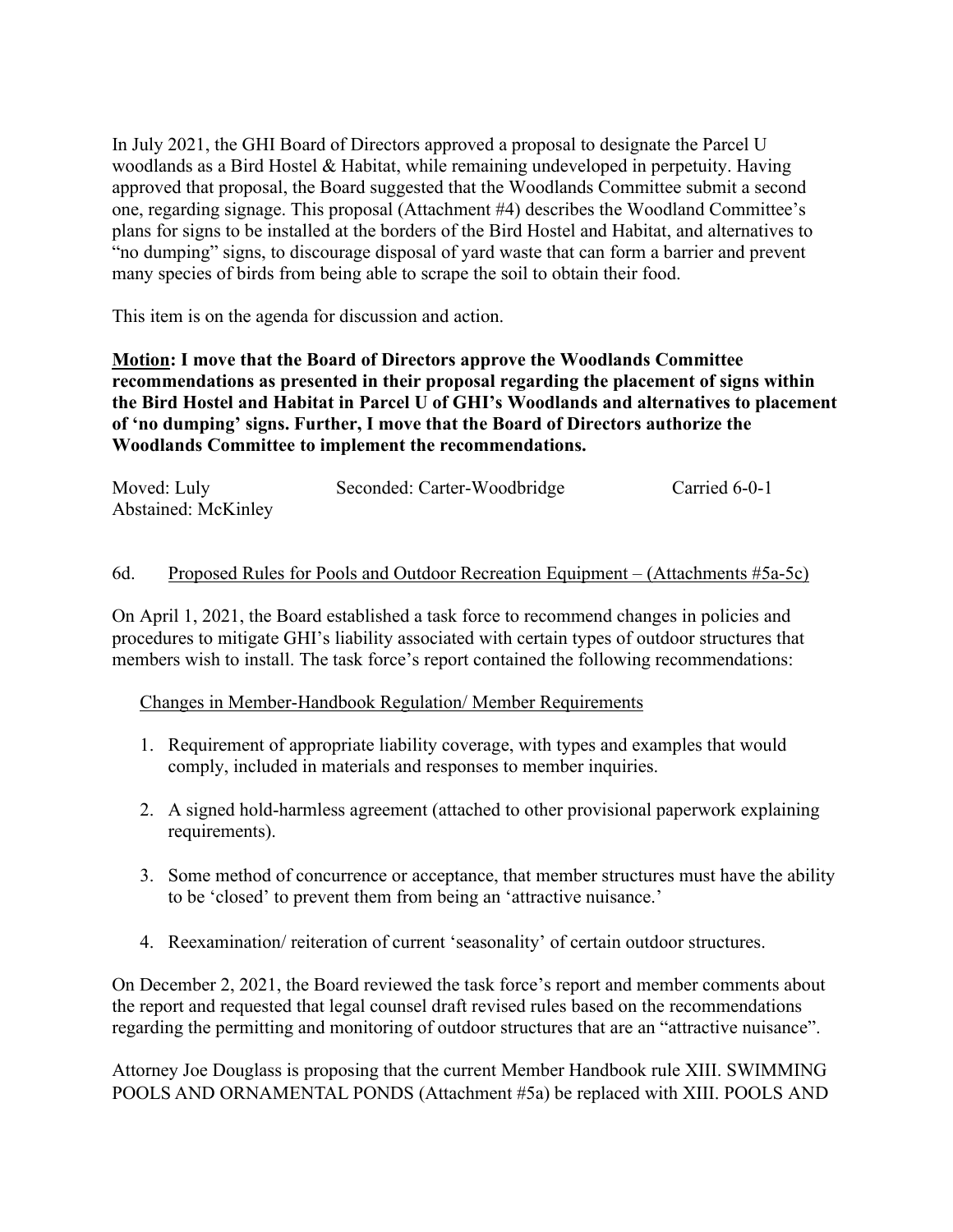OUTDOOR RECREATION EQUIPMENT (refer to Attachment #5b). The proposed new rule states that as a condition of GHI approval, each member who wishes to install a pool or recreation equipment must sign a Recreation Structure Indemnification Agreement (Attachment #5c).

The proposed new rule also states that each Member who wishes to install a pool or recreation equipment must obtain and at all times maintain liability insurance providing coverage for any injury or damage arising in connection with use of the pool or recreation equipment. Theresa Melson, Senior Vice President of USI Services (GHI's insurance broker) stated as follows: *"A standard HO6 policy usually has a personal liability limit of \$300,000 or \$500,000. From what I understand, the cost for the \$500,000 is not significantly more than the \$300,000 so many of the personal lines brokers have started using the \$500,000 limit as a matter of practice. We generally recommend the higher limit on these policies – if a swimming pool or trampoline is involved, we may also recommend consideration of an umbrella since both of these amenities are considered "higher risk." I would suggest a minimum liability limit of \$1 million for umbrella coverage. Actually, many commercial insurance policies are now excluding coverage for trampolines and "bounce houses" due to the high risk involved."*

This item is on the agenda for discussion and action.

Board consensus was to send the proposed language back to the task force for review, consideration, and recommendation on adoption.

## 6e. New Fannie Mae Requirements for Condo and Co-op Projects – (Attachment #6)

Due to recent events in Florida with the tragic Condominium collapse, Secondary Market investors are requiring lenders to document certain items pertaining to deferred maintenance before they can sell any loans to them. The new Fannie Mae requirements are described in Attachment #6.

This item is on the agenda for discussion.

President Brodd and Director of Finance, Joe Perry, discussed the response to Fannie Mae being indicative that GHI does not have a deferred maintenance plan, so they are already in accordance with Fannie Mae's requirements.

# 6f. Workplace Protocols During the Current Resurgent Covid Epidemic

Last year, staff resumed full operations on June 8, 2020, after the state/county-imposed 'lockdown' due to Covid was lifted. Since then, staff has provided normal services without interruption. Staff is concerned about the rising number of new Covid cases in Maryland over the past few weeks; however, we recommend that routine services should continue to be provided.

Until further notice, we request that members should only visit the Administration Building in the event of an emergency. Members should communicate with staff by email or telephone.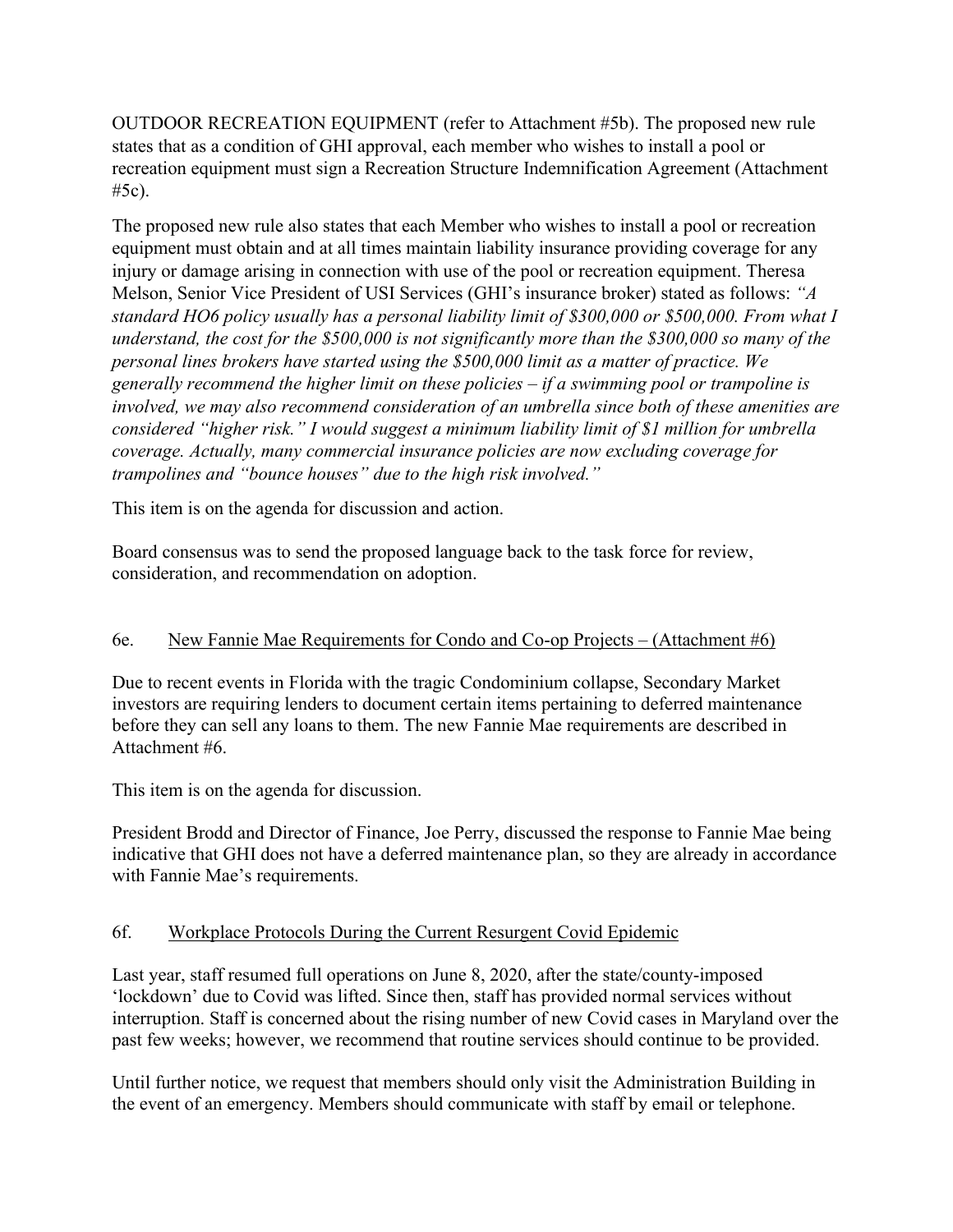Also, staff will not provide maintenance service to a unit, if a member does not wear a face covering and observe social distancing protocols, while the work is being performed.

Staff will continue to be vigilant in following the safety guidelines and operational practices recommended by the CDC and our public health officials, and adhere to the following procedures:

- All persons entering the Administration Building must wear a face covering.
- All employees and contractors performing work on behalf of GHI must wear face coverings.
- We will continue to provide all employees with the appropriate personal protective equipment to perform their jobs in a safe manner.
- We will continue to provide all employees, hand sanitizers and anti-bacterial disinfectant cleaners and wipes. Five hand-sanitizer stations have been installed in various locations of the Administration Building.
- No more than one person will be permitted in a GHI vehicle at a time.
- Employees must continue to adhere to strict social distancing guidelines, i.e., maintain a distance of 6 feet between persons, no in-person meetings, no more than two people eating a meal in the kitchen.
- If an employee tests positive for the coronavirus, employees will receive a notice of workplace exposure to a communicable disease. This will notify employees of the reported case, not disclosing the employee's name.
- The Covid-19 employee task force will continue to meet to review staff's performance in following the procedures that have been established and recommend any adjustments that are necessary.

This item is on the agenda for discussion.

Human Resources Manager, Maesha McNeill, asked that members limit their visits to the GHI office until such time as COVID cases begin declining. Board members unanimously agreed with HRM McNeill.

## 6g. Motion to Hold a Closed Meeting on January 20, 2022

## **Motion: I move to hold a closed meeting of the Board of Directors at 7:00 pm on January 20, 2022.**

Moved: James Seconded: Mortimer Carried 7-0

# 7. Items of Information

7a. President's Items